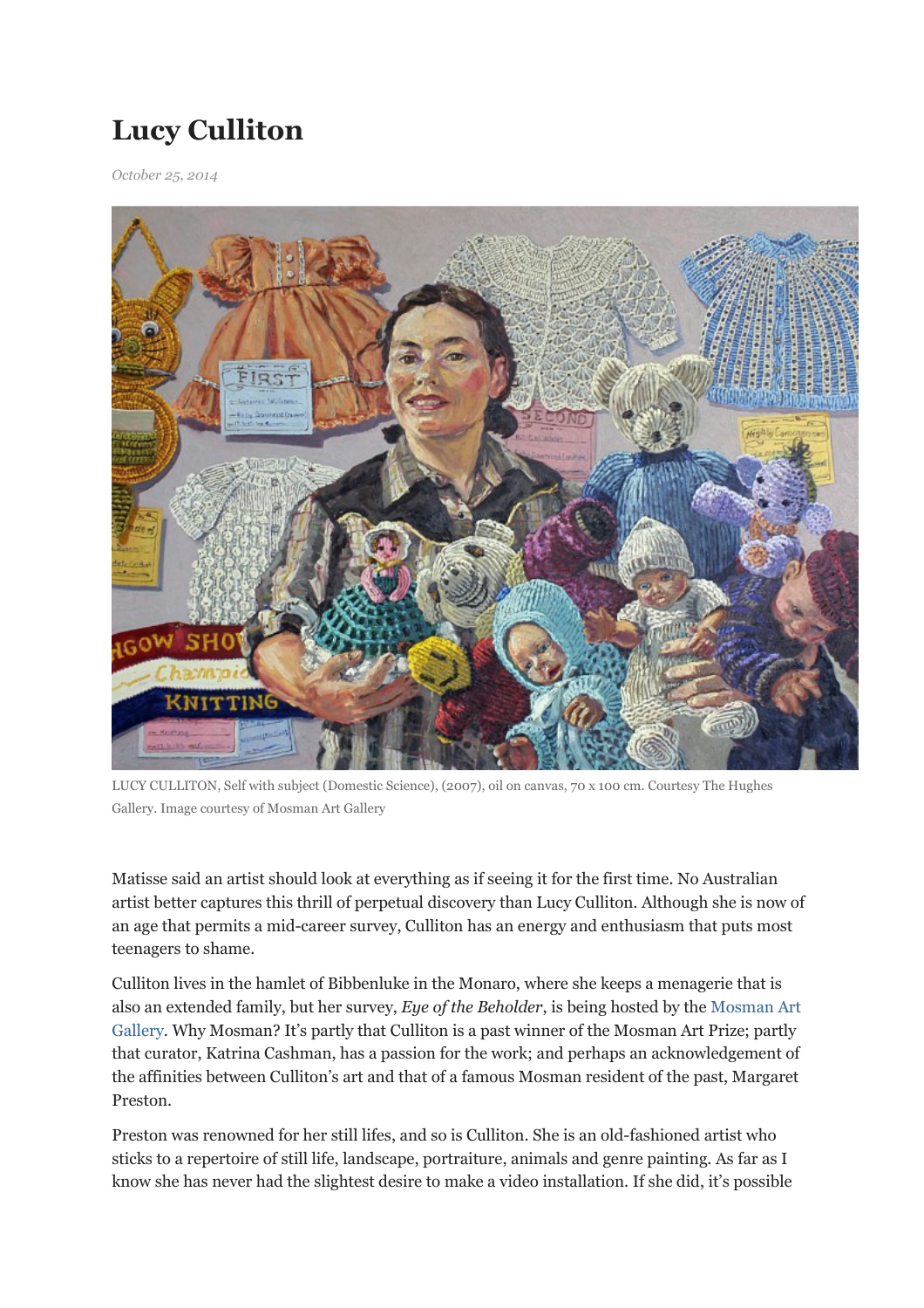that the Hughes Gallery, which has represented her since 1999, would refuse to have anything to do with it. They love Lucy just as she is, and have recently shown their devotion by publishing a new book on her work.

Culliton is that rare phenomenon: a natural painter. She proceeds from instinct, choosing her subject matter spontaneously, never letting go of a motif until she has exhausted every option. This kind of ability cannot be taught, as it springs from a deep part of the artist's personality. Just read her 'artist's statement' in the catalogue! Culliton's naturalness is no less apparent in the paintings than in the way she dresses or the way she cuts her hair. In a business that adores artifice she is utterly free of affectation. Perhaps that's why this show is at the Mosman Art Gallery rather than the Art Gallery of NSW.

It's possible to overstate the 'instinctive' aspect of the work because Culliton is also an advertisement for the benefits of constant practise. Anyone who labours as tirelessly as she does learns how to look at the world with acute perception.

This struck me as a major point of contrast with an artist such as Joshua Yeldham, when I visited his mid-career survey at the Manly Art Gallery & Museum (until 2 November) on the same day that I saw the Mosman show. As an artist Yeldham is no less dedicated, but he turns his impressions into a stylised vision of the world – a dreamscape shaped by his own sensibility. Culliton is completely devoted to the object. She is a realist who makes us look again at those things that have become invisible through long familiarity.

Her most extreme examples are a series of unconventional still lifes from 2008, one showing a mass of sparkplugs spread out on a flat surface; another depicting the wheels from shopping trolleys; a third displaying a cluster of tiny automobile lightbulbs. One could hardly imagine less promising subject matter but the paintings are mesmeric. Culliton's sparkplugs are surrounded by vivid blue shadows that create dancing rhythms. Some of her auto lights are exposed in all their nakedness, while others inhabit little red or yellow boxes. These still lifes are like teeming city squares seen from above, inanimate objects imbued with personalities.



LUCY CULLITON, Rocks, Scissors, paper (2002)



LUCY CULLITON, Spark plugs (2008)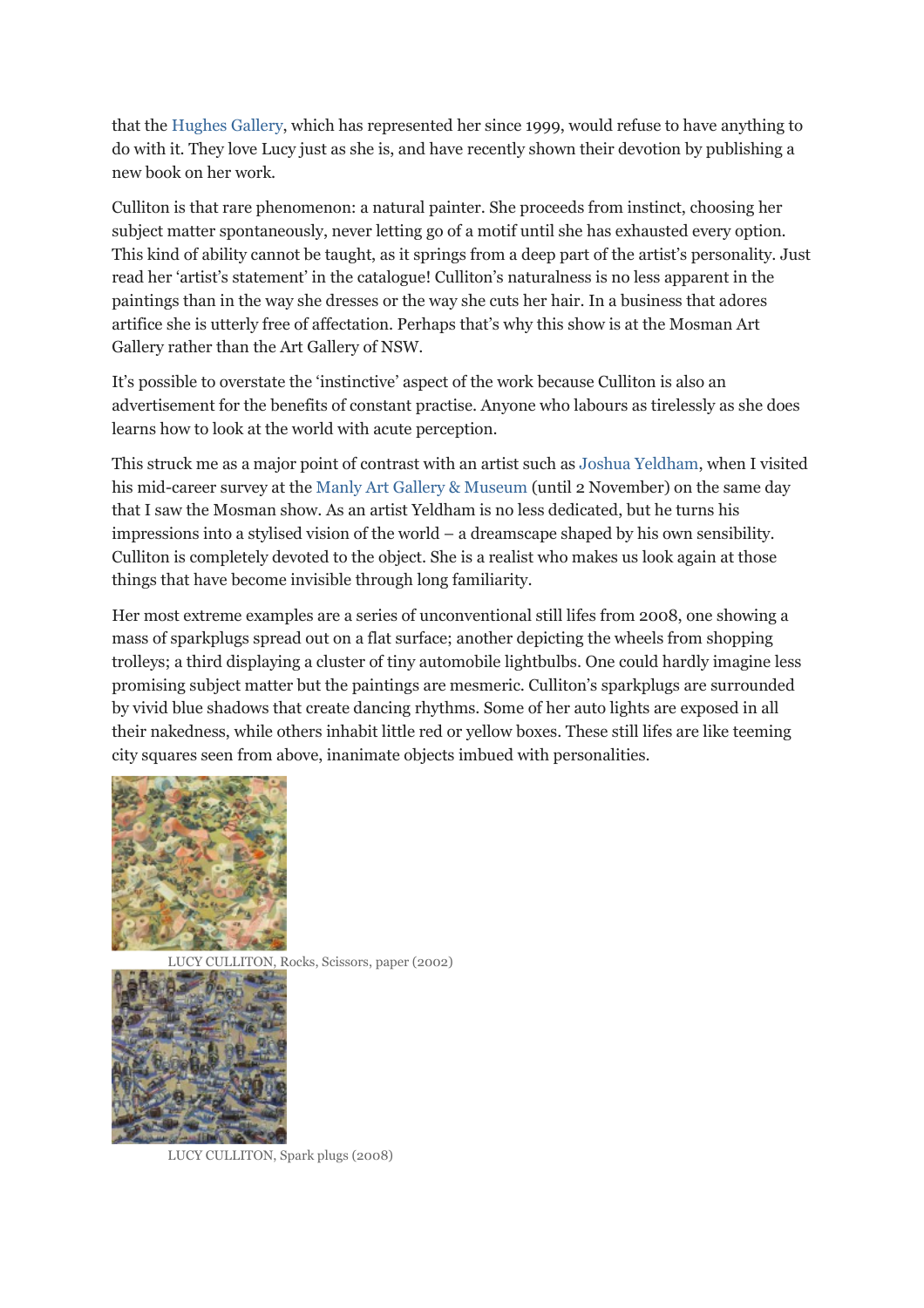

## LUCY CULLITON, Auto globes (2008)

A variation of this theme is Rocks, paper, scissors (2002), in which rolls of pink and white toilet paper are intertwined with various types of scissors and rocks. Completed six years before the paintings of sparkplugs, trolley wheels and lightbulbs, it is a more careful, considered arrangement. It shows Culliton working up the courage to make apparently informal pictures.

It may be significant that Culliton spent a decade studying and working as a graphic designer before she decided, at the age of 27, to attend the National Art School. Right from the beginning her predilection for thick paint and no-frills composition seemed to reject every tenet of graphic design. One thinks of Nicholas Harding making a living as an animation artist while turning out volcanic oil paintings in his studio.

Her training in design was something that Culliton had to overcome but it has left its mark in the clarity and simplicity that have become trademarks. One thinks of a story about Toulouse-Lautrec, who allegedly exclaimed: "At last I don't know how to draw!" It may be only when an artist can escape from self-consciousness and stop following imaginary rules that he or she has the sensation of making progress.

Having been "a horse-mad little girl", it was natural that Culliton's first exhibition should have featured horses. One of the few significant omissions from this crowded, busy show is a largescale horse painting from those early years. Instead there is a brilliant little picture of a donkey, and a portrait of a miniature pony called Stumpy lollipop (1999); as well as a Horse multiple (1999) made up of 135 small panels.



LUCY CULLITON, Stumpy lollipop (1998)



LUCY CULLITON, Horse multiple (1999)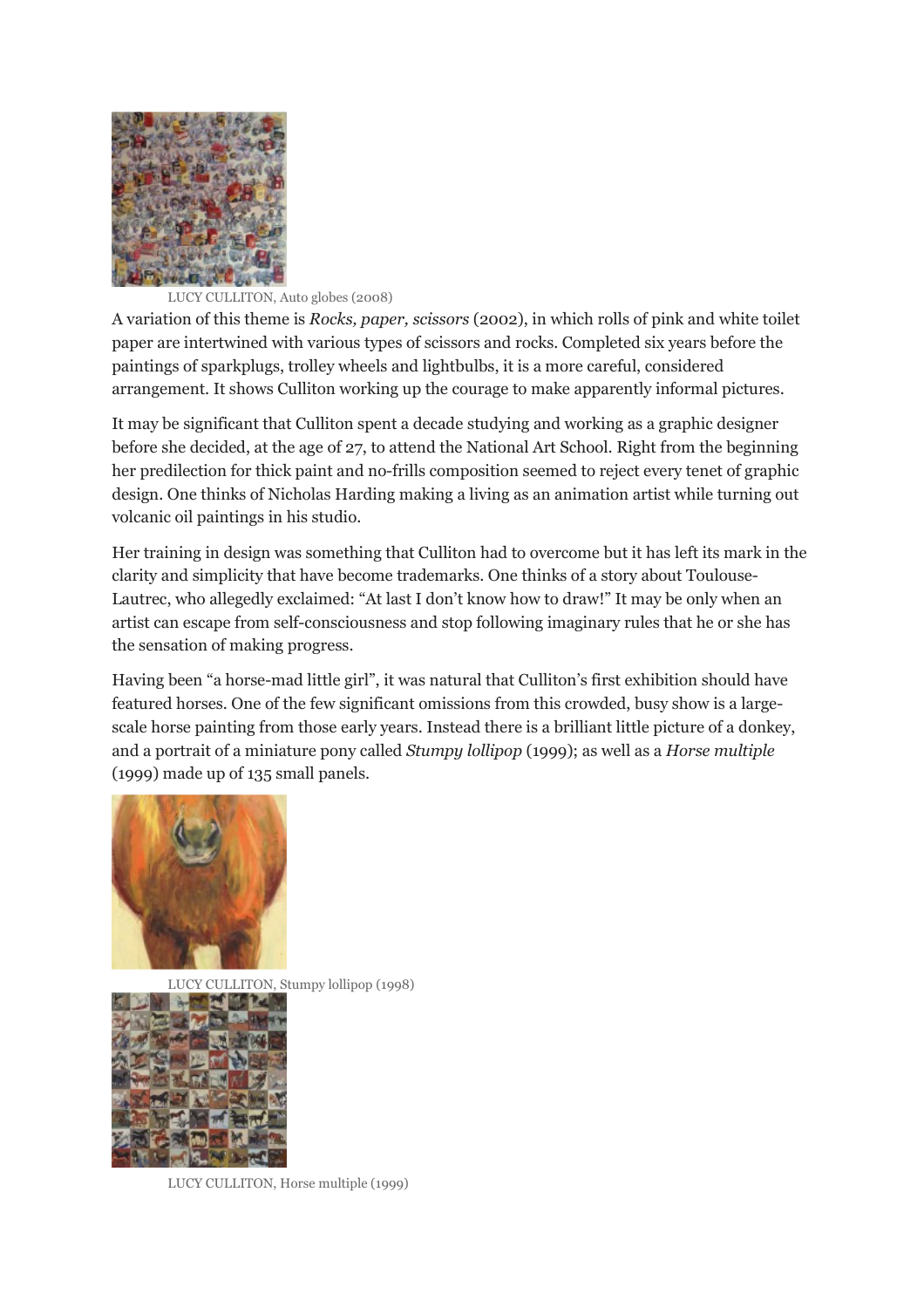One series followed another in rapid succession: cups and saucers, shells, plates, food on plates, old trucks, stripey rocks, cacti, roosters, knitted toys, flowers – weeds, really – in antique bottles. Along the way there have been epic landscapes painted in Hartley, where Culliton had an earlier studio, and then Bibbenluke. Neither can one overlook an eye-catching suite of desert landscapes painted in Tucson, Arizona.

It's not an unbroken sequence of masterpieces. Any artist as prolific as Culliton will necessarily produce works that are average or repetitious. Some will feel this survey could have been improved by judicious editing but I can understand the urge to celebrate such abundant creativity. The artist may not achieve perfection but rarely does she make a piece without some small detail that testifies to her superior abilities. It may be nothing more than a brushstroke or a clever twist of composition. Some pictures are tiny, others monumental.

Culliton loves to juggle unexpected elements. In Good room, spring (2010) two lambs in the lounge show no interest in a glorious view from a window. In Lucy's bathroom (2010), the artist's one-eyed greyhound, Earl, looks out at us from a shower recess, as if channeling Madam Bonnard.



LUCY CULLITON, Good Room Spring (2011)



LUCY CULLITON, Lucy's Bathroom (2010)



LUCY CULLITON, Knitted dolls, crowd scene (2007)

Knitted dolls, crowd scene (2007) is another unsettling work. Ostensibly a study of the knitted toys displayed at the Royal Easter Show, it has a slightly sinister aspect, rather like James Ensor's paintings of carnival masks. You'd feel uneasy about sleeping in a room with this lot.